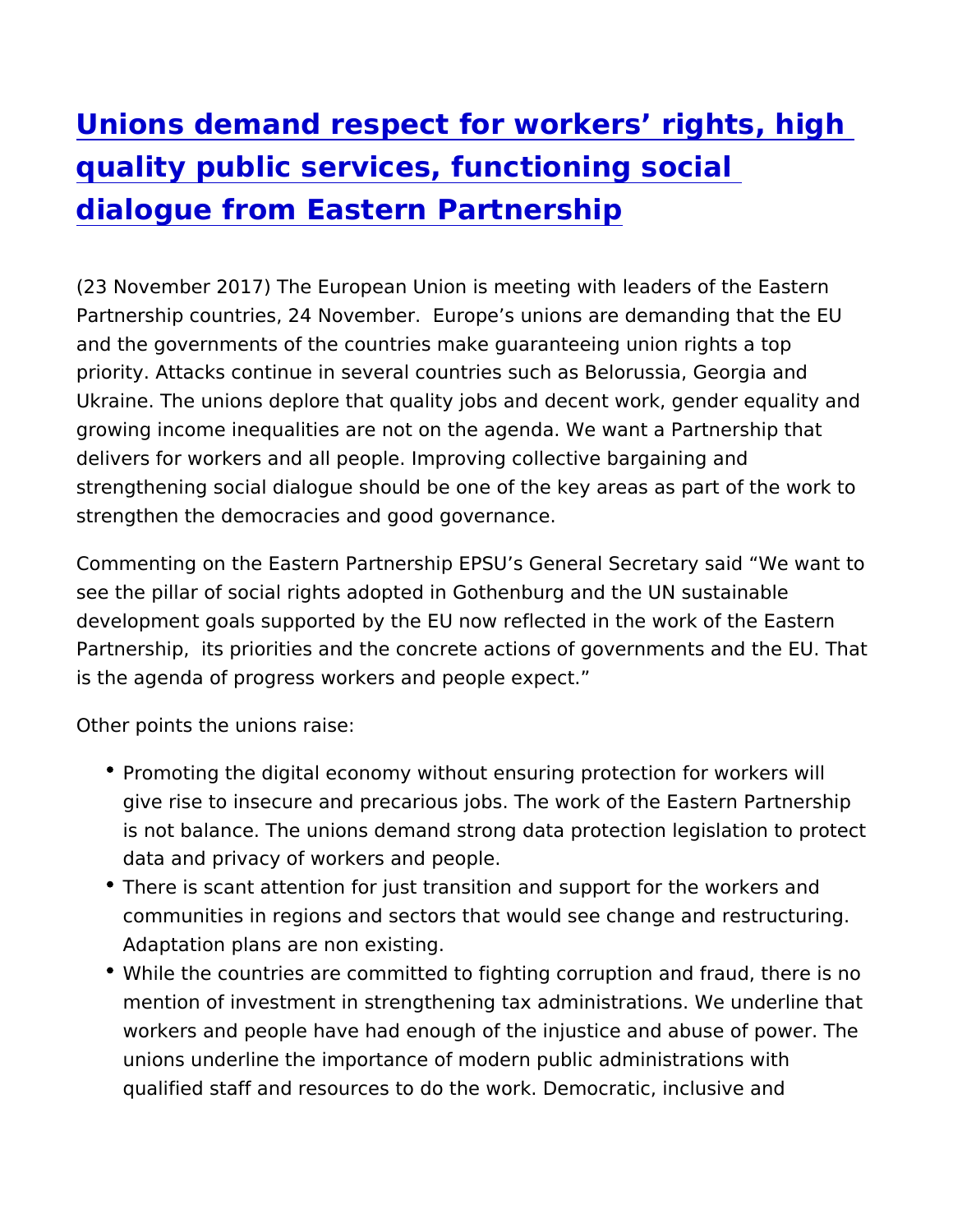participative institutions and administrations are a key elemer societies.

Please find statement of the ETUC and the Pan-European Regiona

The summit will discuss how to further strengthen cooperation in areas earlier agreed:

- \* stronger economy: economic development and better market op
- \* stronger governance: strengthening of institutions and good g
- stronger connectivity: enhancing interconnections, notably in transport and energy
- \* stronger society: increasing mobility and contacts between pe

There are 20 so-called deliverables for 2020 in these four areas. Partnership summit brings together the European Union with leade Azerbaijan, Belorussia, Georgia, Moldova and Ukraine.

Th[e Global union](https://survey.ituc-csi.org/?lang=en) rigdes shows that union rights in Ukraine and Bel not guaranteed.

For the ackground document the EU Council

For t[he final conclusions of th](http://www.consilium.europa.eu/en/press/press-releases/2017/11/24/eastern-partnership-summit-joint-declaration/)e Summit

The Commission in hars formative wed besolite ated to the Eastern Partners

The European Parliament has detailped dpaside manding respect for human rights and putting a strong emphasis on fighting corruption administration.

Armenia Azerbaijan Belarus Georgia Moldova Ukraine

- [Log](https://www.epsu.org/user/login?destination=/article/unions-demand-respect-workers-rights-high-quality-public-services-functioning-social#comment-form) ino post comments
- [Trade Union Manifesto to future Pre](https://www.epsu.org/sites/default/files/article/files/TU Manifesto to future President of Ukraine.pdf)sident of Ukrain
- [Printer-friendly](https://www.epsu.org/entityprint/pdf/node/10421) version

Policies [Economic P](https://www.epsu.org/policies/economic-policy)olicy